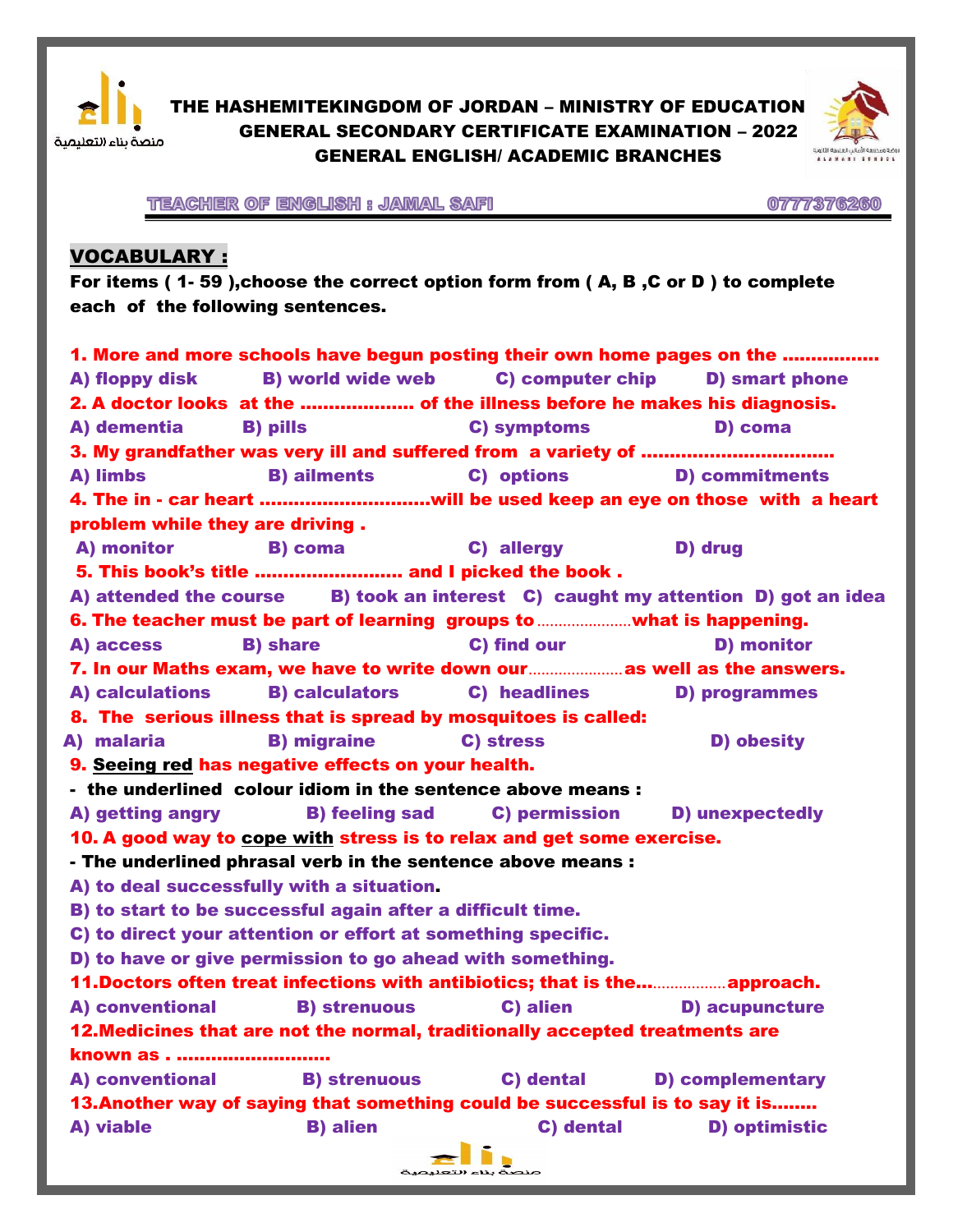14. Older people tend to suffer from ………………….. more than younger people. A) ailments B) antibodies C) sanitation D) infant mortality 15. You can wear your watch when you go swimming if it's ……………….… A) fireproof B) tiny C) waterproof D) trial 16. It's amazing how huge trees grow from …………………...seeds. A) tiny B) self-confidence C) cross D) artificial 17. The Olympic Games often …………………. . young people to take up a sport. A) risk B) inspire C) fund D) sponsor 18. It's important to encourage young people and help them develop ……………. . A) self-confidence B) reputation C) dementia D) symptoms 19. Before doctors prescribe drugs to patients, scientists perform …………….. to make sure the drugs are safe. A) symptoms B) medical trials C) fireproof D) monitor 20. Adeeb …………...the idea for a special kind of prosthetic leg while he was at the beach with his family. A) spent B) got C) caught D) took 21.The King Hussein Cancer Center is Jordan's only comprehensive cancer treatment centre which treats both adult and ………………….. ....patients. A) paediatric B) radiotherapy C) coma D) bionic 22. After our Science lesson in the laboratory, we always help the teacher to put the…………………....away. A) limbs B) apparatus C) appendage D) scanner 23. Hospitals need to dispose of a lot of …………… . , and it should be carefully managed because it can be dangerous. A) negative effect **B**) biological waste C) carbon footprint D) urban planning 24. Although his name is not widely known, Ibn Bassal's ……………... to the world has been great. A) founder B) legacy C) inheritance D) commitment 25. ………………………….. plants are becoming a popular method of providing water for people living in areas that have little fresh water. A) Zero waste B) Desalination C) Wind farms D) Sustainability 26. If you do a degree in Medicine or Law, you will find that your job....................are better than if you do a more general degree. A) tuition B) pioneering C) prospects D) lifelong 27. Language …………….……. is becoming important for anyone who wants to travel or work abroad for a large global company or organisation. A) proficiency B) tailor –made C) colloquial D) optional 28. Studying is a ………………..activity – you're never too old to start! A) compulsory B) tutorial C) contradictory D) lifelong 29. I'm too nervous to do a parachute jump. I think that I'll……………...at the last minute. A) get cold feet B) keep my chin up C) put my back into it **D**) have a head for figures

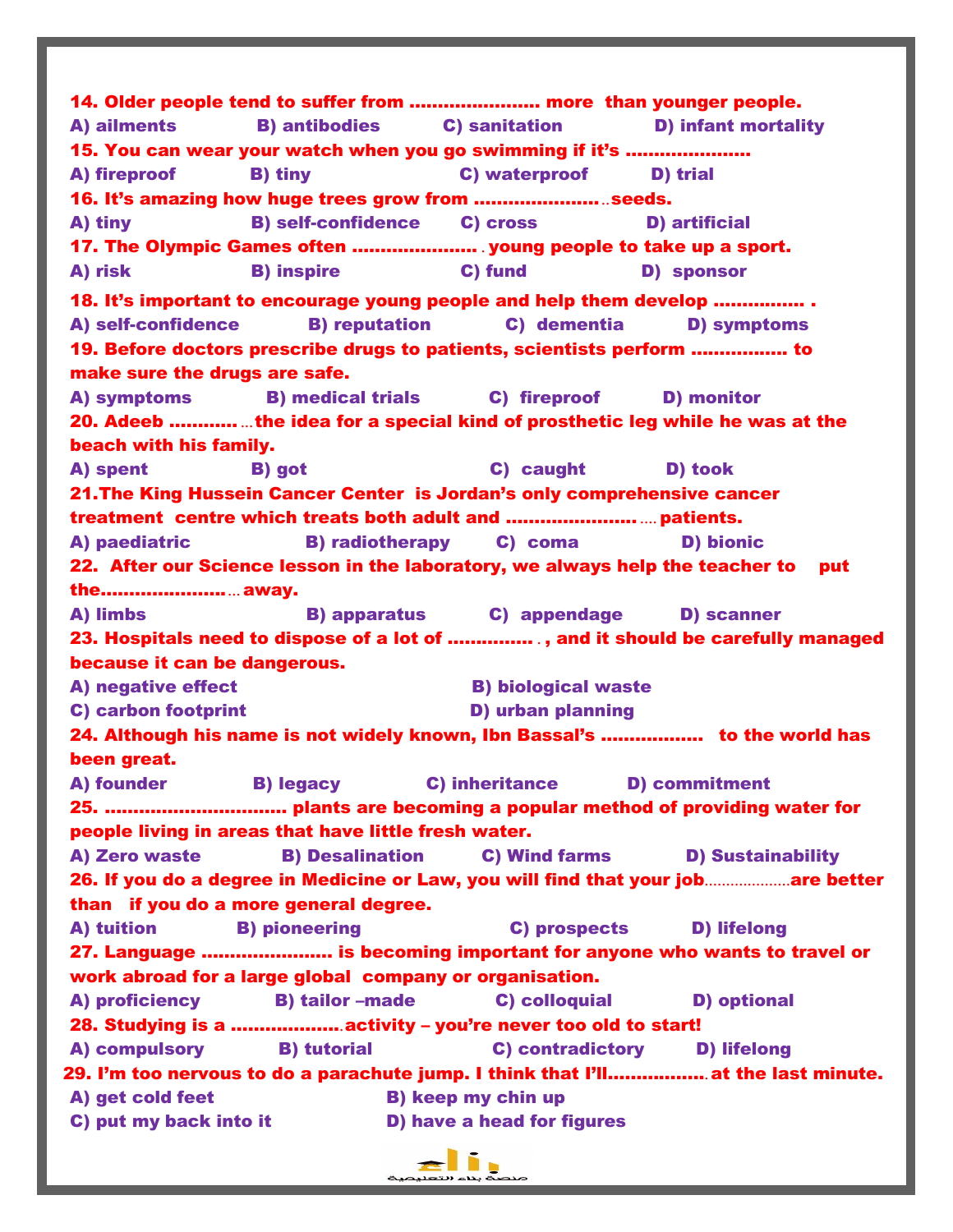| 30. It seems that the findings of the study are  and confusing.<br>C) contradictory D) agriculture<br><b>B)</b> diet<br>A) extraction<br>31. Thanks for listening to my complain about my boss. I just needed to get it off my<br><u>chest.</u> |
|-------------------------------------------------------------------------------------------------------------------------------------------------------------------------------------------------------------------------------------------------|
| - The underlined body idiom means :                                                                                                                                                                                                             |
| A) tell someone about something that has been worrying me.                                                                                                                                                                                      |
| B) lose my confidence in something at the last minute.                                                                                                                                                                                          |
| C) put a lot of effort into something.                                                                                                                                                                                                          |
| D) decide how to deal with a situation as it develops                                                                                                                                                                                           |
|                                                                                                                                                                                                                                                 |
| A) obligatory B) beneficial<br>C) vocational<br><b>D</b> ) multilingual                                                                                                                                                                         |
| 33. The deadline is tomorrow, and you haven't done anything yet! You really must                                                                                                                                                                |
| A) make a start B) draw up a timetable                                                                                                                                                                                                          |
| C) do a subject D) take a break                                                                                                                                                                                                                 |
| 34. If you send money to charity, you will to a lot of lives.                                                                                                                                                                                   |
| A ) make a difference B do exercise                                                                                                                                                                                                             |
| C) do a subject<br>D) make a start                                                                                                                                                                                                              |
| 35. My cousin is an electrician. Instead of going to university, he did a                                                                                                                                                                       |
| course at a local training college.                                                                                                                                                                                                             |
| A) simulator B) career advisor C) academic D) vocational                                                                                                                                                                                        |
| 36. After doing an degree, a number of students decide to continue their                                                                                                                                                                        |
| studies and do a Master's degree or a PhD.                                                                                                                                                                                                      |
| A) postgraduate B) undergraduate C) multilingual D) vocational                                                                                                                                                                                  |
| 37. Keen university students who are doing their first degree can go on to study                                                                                                                                                                |
| degrees.                                                                                                                                                                                                                                        |
| A) simulator B) undergraduate C) academic<br>D) postgraduate                                                                                                                                                                                    |
| 38. Be very careful when you answer the questions, and try not to merrononical mistake                                                                                                                                                          |
| A) ask<br>C) make<br><b>B)</b> cause<br>D) earn                                                                                                                                                                                                 |
| 39. If you are polite, you won'tor upset anybody.                                                                                                                                                                                               |
| A) ask a question<br><b>B) cause offence</b>                                                                                                                                                                                                    |
| C) make a small talk<br>D) earn respect                                                                                                                                                                                                         |
| 40. When each side changes their position a little so that they can agree, they have                                                                                                                                                            |
| managed to                                                                                                                                                                                                                                      |
| <b>B) track record</b><br>C) conflict<br>A) compromise<br>D) negotiate                                                                                                                                                                          |
| 41. The customer wanted to  over the price of the car.                                                                                                                                                                                          |
| C) shake<br><b>B)</b> qualify<br>A) cause<br>D) negotiate                                                                                                                                                                                       |
| 42. The Gulf countries contain most of the world's oil                                                                                                                                                                                          |
| <b>B) pharmaceuticals</b><br>C) imports<br><b>D) fertilisers</b><br>A) reserves                                                                                                                                                                 |
|                                                                                                                                                                                                                                                 |
| <b>B)</b> tuition <b>C)</b> circulation<br>A) contradictory<br><b>D)</b> concentration                                                                                                                                                          |
| 44.  means a program that checks whether a certain content on                                                                                                                                                                                   |
| a web page should be displayed to the viewer.                                                                                                                                                                                                   |
| A) Filter<br><b>B) Whiteboard</b><br><b>C) Calculation</b><br>D) Blog                                                                                                                                                                           |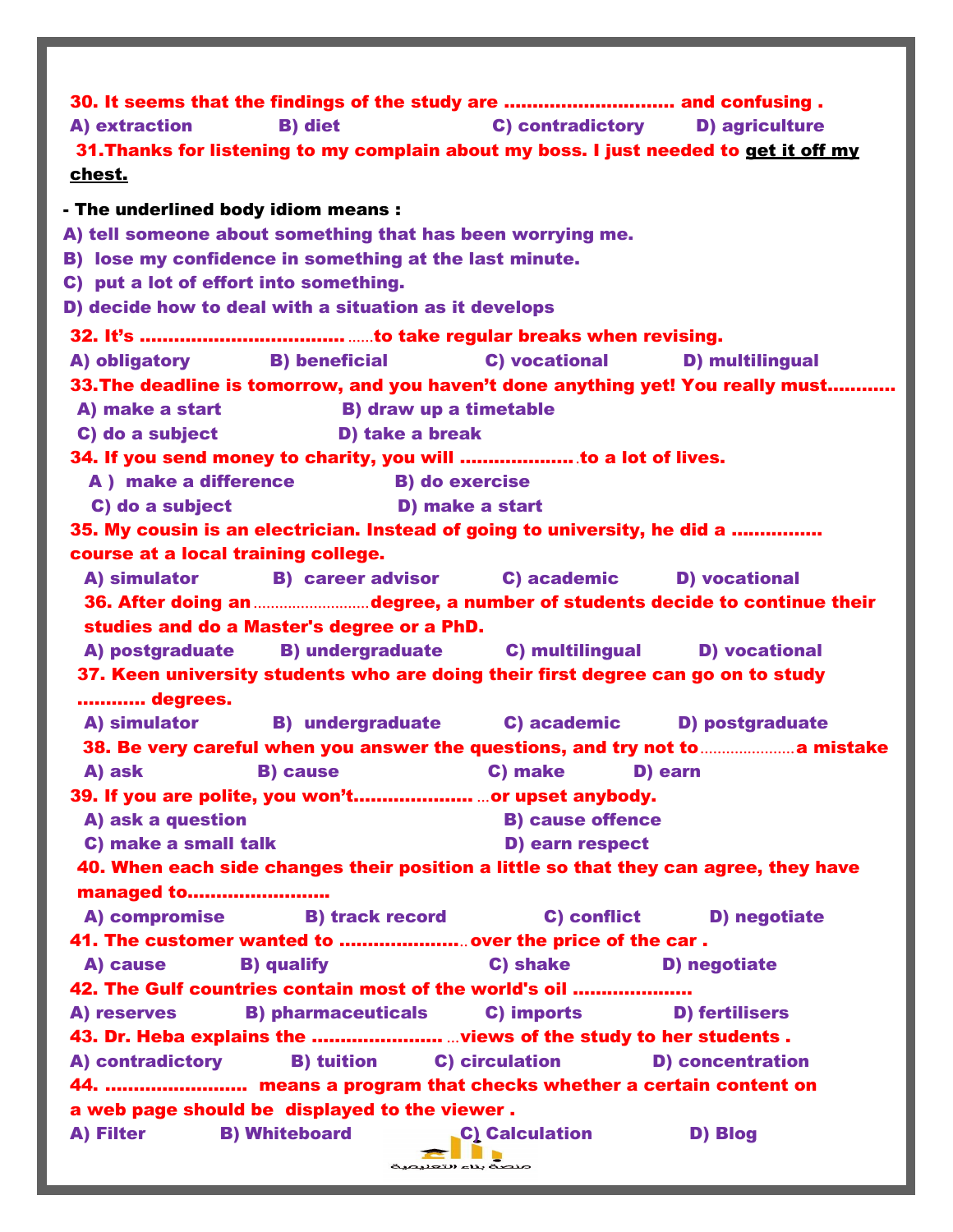|                                      |                                                         |                                                                            | 45. is someone who has finished their first degree and is continuing to       |
|--------------------------------------|---------------------------------------------------------|----------------------------------------------------------------------------|-------------------------------------------------------------------------------|
| <b>Study either Master's or phD.</b> |                                                         |                                                                            |                                                                               |
|                                      |                                                         | A) Postgraduate B) undergraduate C) Simulator                              | <b>D) Tutorial</b>                                                            |
|                                      |                                                         | 46. You can increase your employment by graduating with an                 |                                                                               |
| international degree.                |                                                         |                                                                            |                                                                               |
|                                      |                                                         | A) fertilisers B) prospects C) minerals                                    | <b>D) memories</b>                                                            |
|                                      |                                                         | 47. The sentence in which the colour idiom is used correctly is:           |                                                                               |
|                                      |                                                         | A) The minister gave the white elephant to catch the thief.                |                                                                               |
|                                      | B) Nobody played in the stadium . It sees red .         |                                                                            |                                                                               |
|                                      |                                                         | C) The firm was giving red- handed to start a new project.                 |                                                                               |
|                                      | D) It's normal to me to feel blue especially in Autumn. |                                                                            |                                                                               |
|                                      |                                                         |                                                                            | 48 A  is someone who thinks and write about the meaning of life.              |
|                                      | A) physician B) founder                                 | <b>C) philosopher</b>                                                      | D) chemist                                                                    |
|                                      |                                                         |                                                                            | 49.  means " the value of a country's total output of goods and services      |
|                                      |                                                         |                                                                            | A) Gross Domestic Product B) Pharmaceuticals C) Extraction D) Agreement       |
|                                      |                                                         | 50. The recycling project has been  carried out in my school.              |                                                                               |
| A) success                           |                                                         | <b>B</b> ) successful <b>C</b> ) succeed                                   | <b>D) successfully</b>                                                        |
|                                      |                                                         | 51. Experienced Jordanian doctors can easily human bodies using            |                                                                               |
| ultrasound devices.                  |                                                         |                                                                            |                                                                               |
|                                      |                                                         | A) scan B) scanned C) scannable                                            | <b>D)</b> scanner                                                             |
|                                      |                                                         |                                                                            |                                                                               |
| A) advice                            | <b>B)</b> advise                                        | C) advisable <b>D</b> ) advising                                           |                                                                               |
|                                      |                                                         |                                                                            |                                                                               |
|                                      |                                                         | 53. Anyone with heart,lungs or blood ………………problems should ask for medical |                                                                               |
| advice before flying.                |                                                         |                                                                            |                                                                               |
| A) circulate                         |                                                         | <b>B</b> ) circulation <b>C</b> ) circulated                               | <b>D) circulates</b>                                                          |
|                                      |                                                         |                                                                            | 54. The salary for this job is  depending on your education and experience.   |
| A) negotiate                         |                                                         | <b>B</b> ) negotiation <b>C</b> ) negotiable                               | <b>D)</b> negotiability                                                       |
|                                      |                                                         | 55. When you are tired, it's easy to lose your                             |                                                                               |
|                                      |                                                         | A concentration B) concentrate C) concentrated                             | <b>D)</b> concentrative                                                       |
|                                      |                                                         | 56. When a person has an disease, he is usually isolated.                  |                                                                               |
| A) infection                         | <b>B)</b> infectious                                    | C) infectiously                                                            | D) infect                                                                     |
|                                      |                                                         |                                                                            | 57. Bank customers can their checking accounts through the electronic system. |
| A ) access                           | <b>B)</b> accessible                                    | C) accessibly                                                              | <b>D)</b> accessed                                                            |
|                                      |                                                         |                                                                            |                                                                               |
| A) produce                           | <b>B)</b> production                                    | C) productive                                                              | <b>D) productively</b>                                                        |
|                                      |                                                         |                                                                            | 59. Would you like to do an or vocational course if you have a chance?        |
| A) academy                           | <b>B)</b> academic                                      | C) academically                                                            | <b>D)</b> academics                                                           |
|                                      |                                                         |                                                                            |                                                                               |

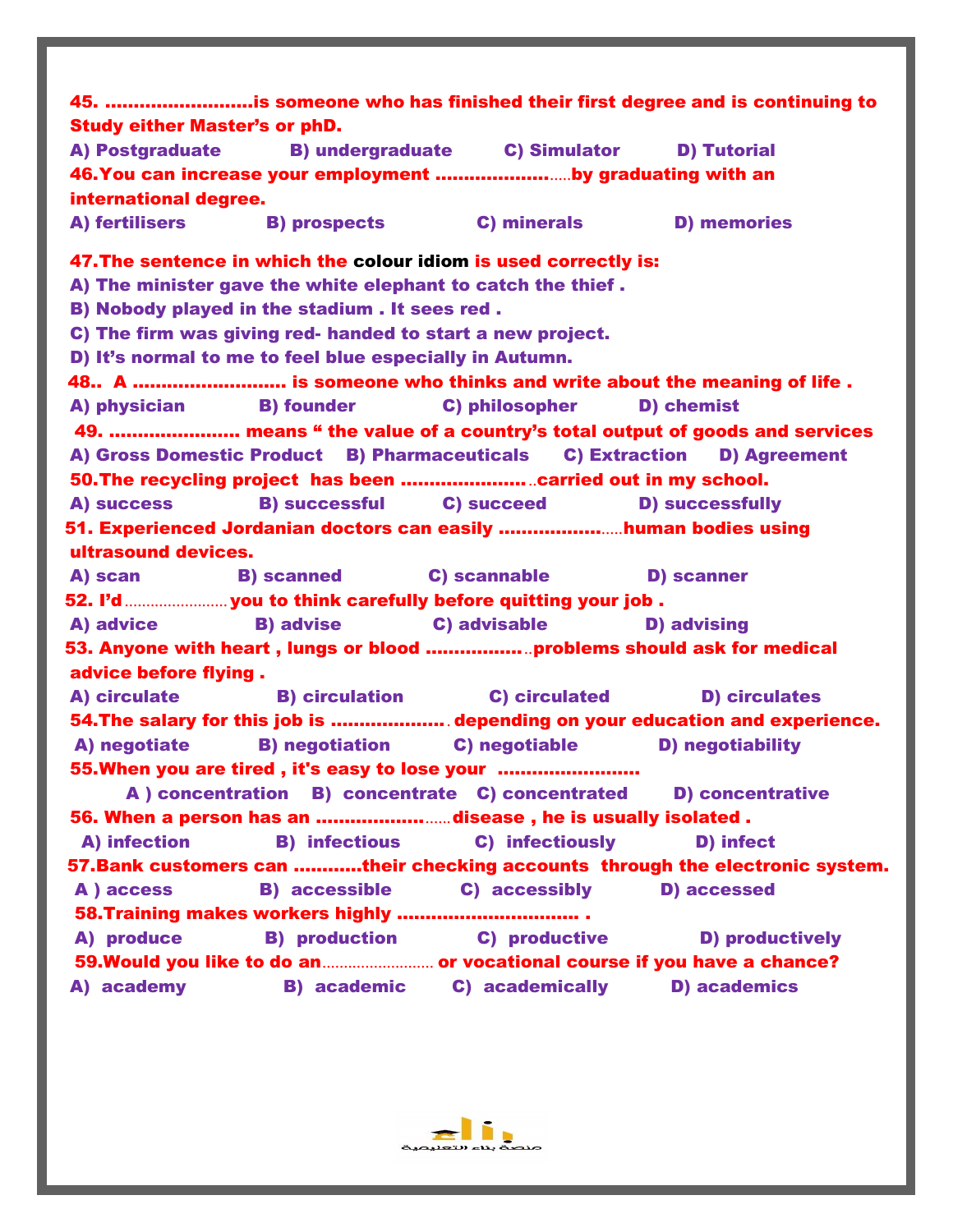### GRAMMAR PART ONE :

For items ( 60- 92 ),choose the correct option form from ( A, B ,C or D ) to complete each of the following sentences. 60. Three of my articles ………………….. ....last month in the local newspaper. A) have published B) has been published C) will be published D) were published 61. Some medicine ……………....for my grandfather to treat migraine monthly . A) is prescribed B) are prescribed C) will prescribe D)prescribes 62. Before she went to the library, Huda …………….......her mother to prepare lunch. A) helps B) had helped C) has helped D) have helped 63.Hind ……………..... very hard for several weeks before she did her final exams. A) has been working B) had been working C) have been working D) worked 64. Soon we …………….. ....packing for our holiday. A 're going to B) 'll be C) will have D) were 65. He's always …………………. ...his things. A) loses B) is losing C) losing D) lose 66. Samer ……….. his computer …………….... last week . A) has /repaired B) is / repaired C) had/ repaired D)was/ repairing 67. I didn't like getting up early, but I'm………………......now. A) used to it B) use to it C) used to D) use to 68. I………………………. ...understand English, but now I do. A) use to B) am used to C) didn't use to D) am use to 69. When I was young, I............................... go fishing with my dad every weekend. Now I don't, unfortunately! A) use to B) am used to C) used to D) are used to 70. We always go to the market across the street, so we..........................eating fresh vegetables. A) used to B) use to C) is used to D) are used to 71.Ali …………………………...... about his friend when he received a text from him. A) has been thinking B) had been thinking C) has thought D) have been thinking 72. By the time the bus arrived, we ……………………….....for an hour. A) have been waiting B) had waited C) had been waiting **D**) have waited 73. My mother lost her purse yesterday. She…………………………...in the market; she must have put it down somewhere and left it there. A) has been shopping B) has shopped C) had been shopping D) is shopping 74.We're late! By the time we get to the station, the train ………………………. A) went B) will go C) will have gone D) has gone 75. Please be quiet when you come home tonight. The baby ……………………. A) will be sleeping B) has slept C) was sleeping D) slept 76. Next month, we…………………….. ..... in this house for a year. Let's celebrate! A) will be living  $\qquad \qquad$  B) will live  $\qquad \qquad \qquad$  C) will have lived D) are living ے اس کے منصوبہ<br>منصہ بناء التعلیمیہ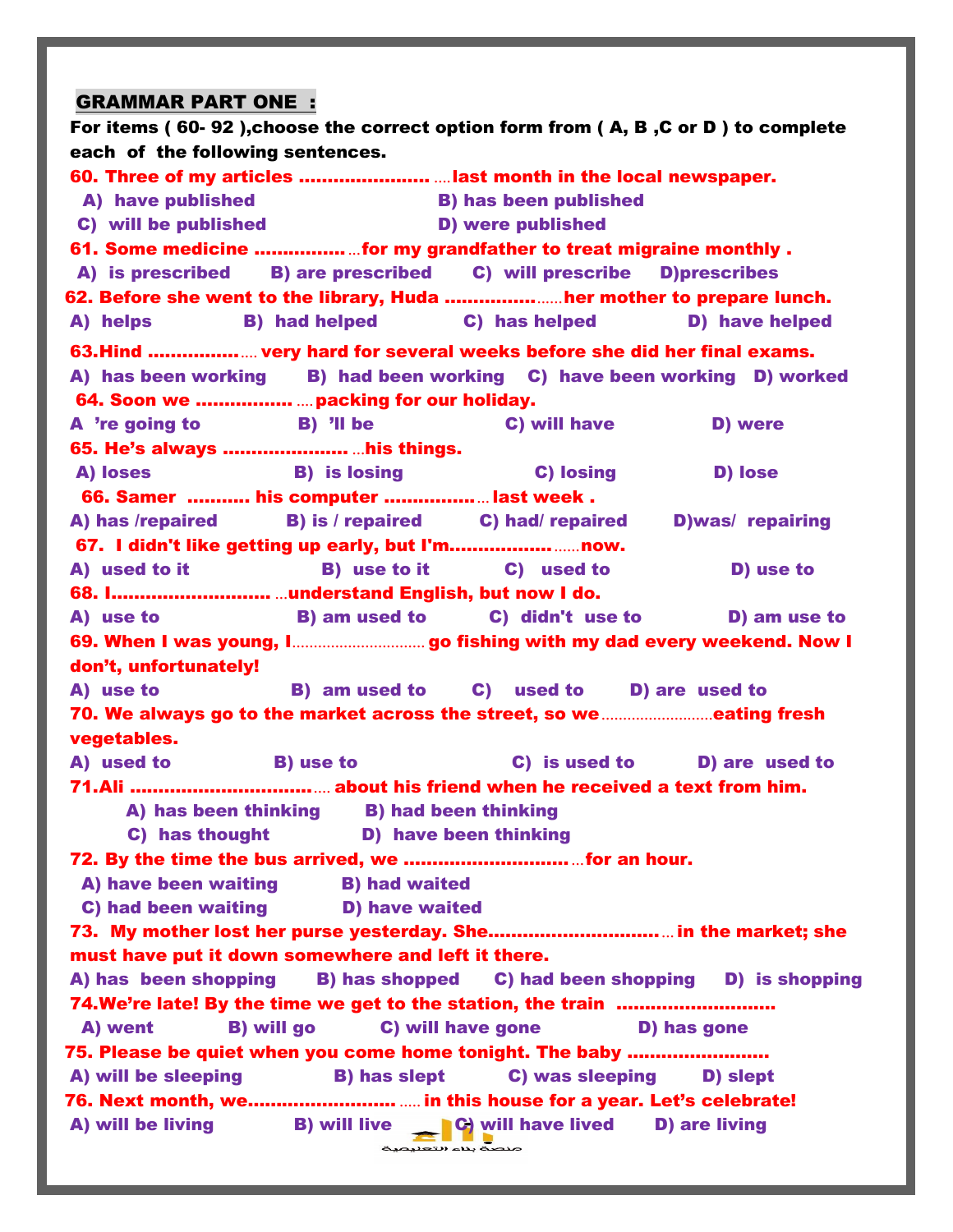77. This month next year , Ali …………………….his final presentation in the university before graduation. A) will be discussing B) will discuss C) has discussed D) is discussed 78. It's three o'clock now, so Miriam's flight …………………. ...at Queen Alia International Airport. A) will have arrived B) had arrived C) arrived D) was arrived 79. In three years' time, my brother ……………………..... graduated from university. A) has B) will have C) is going to D) will 80. Will it still ………………………………........this evening? A) rains B) rained C) be raining D) raining 81.It was 11 p.m ………………… .....I stopped working A) when B) who C) whose D) which 82.The Sahara desert, ………….. ....is in Africa, is very hot. A) where B) whose C) that D) which 82. Thank you very much for your e-mail ……………….was interesting A) when B) who C) whose D) which 83 . Ali, …………………. mother is a professor , forgot his umbrella . A) when B) who C) whose D) which 84. …………………. to the invention of the oud was Al-Kindi. A) The person who contributed B) The person who contributing C ) It is the person who contributed D) It is Al-Kindi who contributed. 85.This is …………………….. film I've ever seen. I've never seen such a boring film! A) less boring **B**) the most boring **C** ) more boring **D**) as boring as 86. My father earns a lot of money, but I earn twice as *..............................* as he does A) many B) much C ) less D) fewer 87. Do you mind explaining ……………- the sky sometimes looks red? A) where B) why C) what D) who 88. It was too hot to go to the beach yesterday. If only it………………...... cooler. A) was B) is C) has been D) had been 89. I feel ill. I wish I.............................so many sweets! A) had eaten B) hadn't eaten C) have eaten D) haven't eaten 90 . I couldn't understand anything. If only I ..................................... Chinese! A) have studied B) studied C) had studied D) study 91.Ibrahim was right and I was wrong. I wish I------------listened to him. A) have B) had C) hadn't D) haven't 92.We didn't get up earlier, and now we're late . If only we..................................earlier. A ) had got up B) hadn't got up C ) have got up D) haven't got up

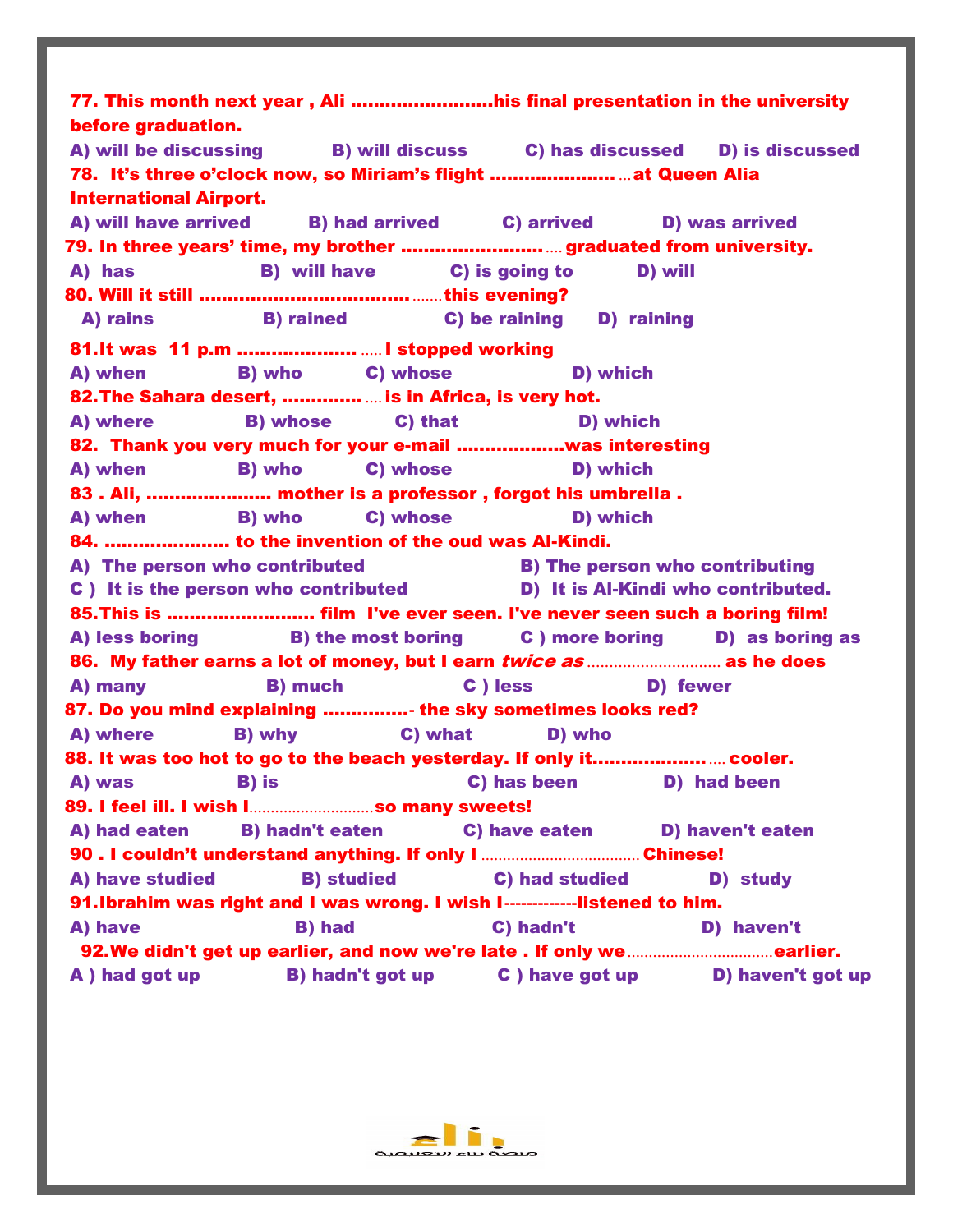## GRAMMAR PART TWO :

For items ( 93- 112 ),choose the correct sentence from ( A, B ,C and D) which has A similar meaning to the one above :

#### 93." I'd been living in London for five years.

A) Razan said that she has been living in London for five years .

B) Razan said that she had been living in London for five years .

C) Razan said that she had been lived in London for five years .

D) Razan said that she had lived in London for five years .

## 94.Jordan has spent a lot of money on technology.

A) A lot of money had spent on technology.

- B) A lot of money have been spent on technology.
- C) A lot of money has been spent on technology.
- D) A lot of money has spent on technology.

#### 95. I asked someone to fix my computer.

- A) I have my computer fixed .
- B) I had fixed my computer .
- C) I had my computer fixed .
- D) I have fixed my computer

96.Tala took three English courses and then she went to London to study medicine .

A) After Tala had gone to London to study medicine , she took three English course.

- B) After Tala went to London to study medicine , she took three English courses.
- C) Before Tala had taken three English courses, she went to London to study medicine.
- D) Before Tala went to London to study medicine , she had taken three English courses

#### 97.It's normal for me now to work from home .

- A) I am used to working from home now.
- B) I used to work from home.
- C) I used to working from home now.
- D) I am not used to working from home now.

#### 98.I had difficulty in driving cars in the past , but now I can drive well.

#### - The sentence above means that :

- A) I am used to driving cars well now.
- B) I used to drive cars well in the past.
- C) I am used to drive cars well now.
- D) I used to driving cars well in the past.

#### 99. Jabir ibn Hayyan did his research in a laboratory in Iraq.

#### - The country where ….

- A) Jabir ibn Hayyan did his research in a laboratory was Iraq.
- B) Iraq Jabir ibn Hayyan did his research in a was laboratory .
- C) Jabir ibn Hayyan did his research in Iraq was a laboratory
- D) Jabir ibn Hayyan did his research in a laboratory is in Iraq.

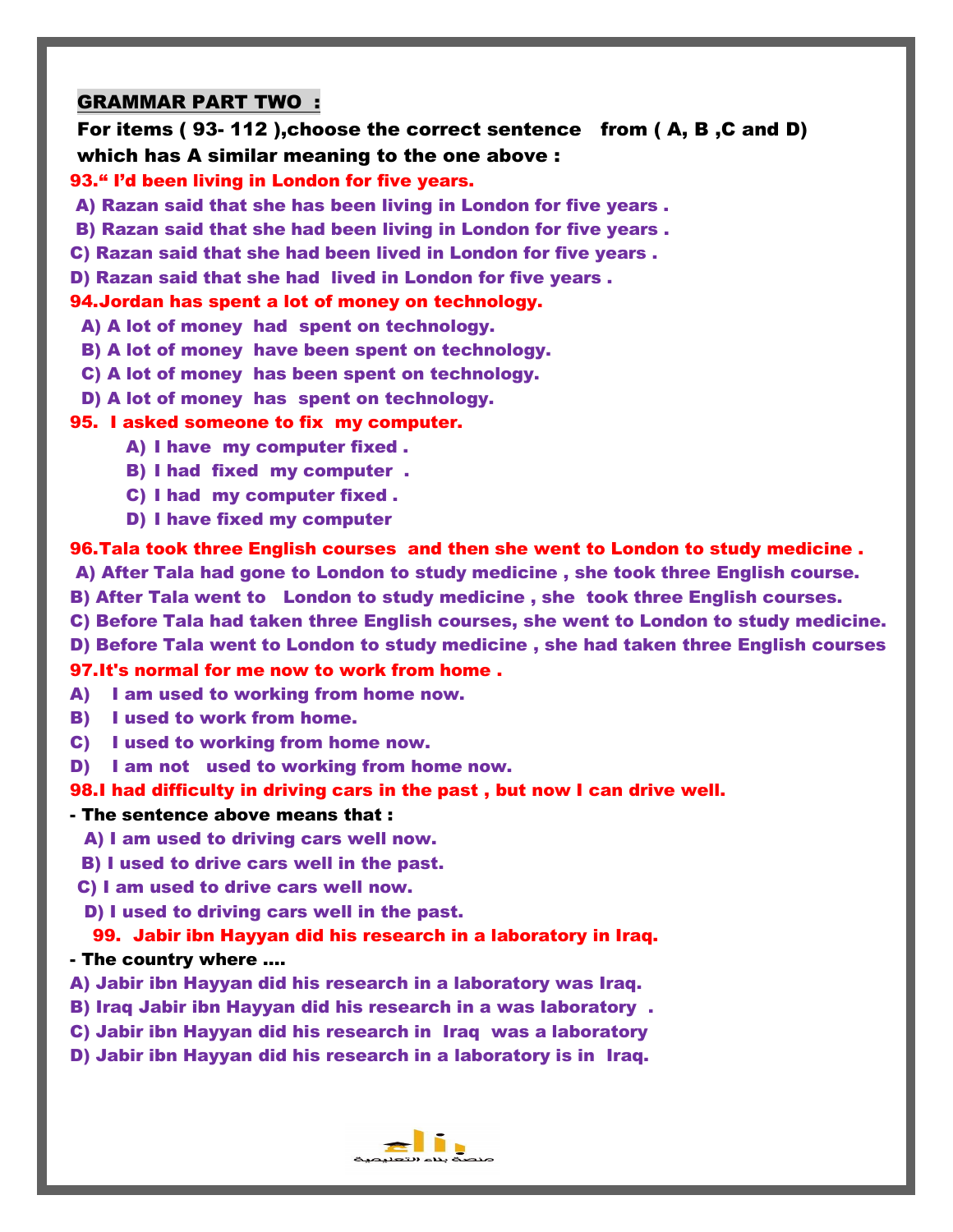# 100. Petra was made a World Heritage Site in 1985 CE. A) It was Petra that make a World Heritage Site in 1985 CE. B) It was Petra that makes a World Heritage Site in 1985 CE. C) It was Petra that was made a World Heritage Site in 1985 CE. D) It is Petra that made a World Heritage Site in 1985 CE. 101. Online distance learning is less practical than face to face learning . A) Online distance learning is more practical than face to face learning. B) Face to face learning is less practical than online distance learning. C) Online distance learning is as practical as face to face learning. D) Online distance learning isn't as practical as face to face learning. 102. Neither Yara nor Yasmeen is as hardworking as Farah. A) Yara and Yasmeen are more hardworking than Farah. B) Yara and Yasmeen are less hardworking than Farah. C) Farah is less hardworking than Yara and Yasmeen. D) Farah isn't as hardworking as Yara and Yasmeen. 103. There aren't as many people in our class as in yours. A) There are less people in our class as in yours. B) There are fewer people in our class than in yours. C) There are as many people in our class as in yours. D) There are fewer people in your class than in mine . 104. I don't like running as much as I like swimming. A) I like running more than I like swimming . B) I like swimming more than I like running . C) I like running as much as I like swimming. D) I like swimming less than I like running . 105.How much does the cotton shirt cost ? A) Could you tell me how much the cotton shirt cost? B) Could you tell me how much the cotton shirt costs? C) Could you tell me how much does the cotton shirt costs ? D) Could you tell me how much cost the cotton shirt ? 106.Is there a post box near here? A) Would you mind telling me if is there a post box near here ? B) Would you mind telling me if there is a post box near here ? C) Would you mind telling me if there a post box is near here ? D) Would you mind telling me if a post box there is near here ? 107. What is the best way to open a speech ? A) Could you tell me what the pest way to open a speech is ? B) Could you tell me what was the best way to open a speech ? C) Could you tell me what the best way to open a speech was ? D What is the best way to open a speech ?

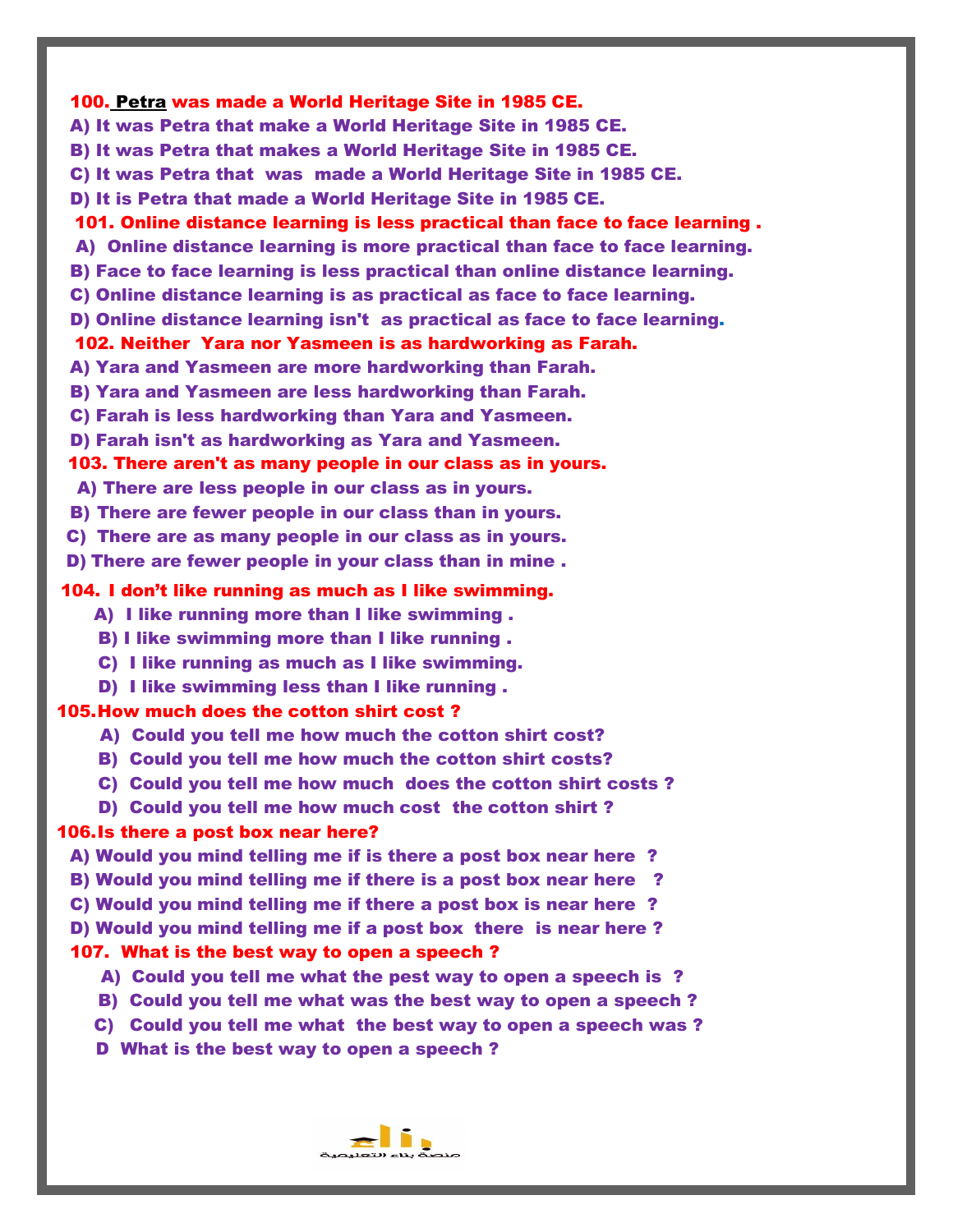### 108. Experts have proved that exercise is good for concentration.

- A) It has been proved that exercise is good for concentration.
- B)It has proved that exercise is good for concentration.
- C) It have been proved that exercise is good for concentration.
- D) It have proved that exercise is good for concentration.

#### 109. Eating almonds is believed to reduce the risk of heart diseases.

- A) People believe that eating almonds reduces the risk of heart diseases.
- B) People believe that eating almonds reduced the risk of heart diseases.
- C) People believe that eating almonds to reduces the risk of heart diseases.
- D) People believe that eating almonds reduced the risk of heart diseases.

#### 110.Too much pastry affects health negatively.

- A) It is said that too much pastry affects health negatively.
- B) It was said that too much pastry will affect health negatively.
- C) It had been said that too much pastry affected health negatively.
- D) It has said that too much pastry affects health negatively.

#### 111. I regret speaking aloud in my class.

- A) If only I had spoken a loud in my class.
- B) If only I hadn't spoken a loud in my class.
- C) If only I have spoken a loud in my class.
- D) If only I spoke a loud in my class.
- 112. I wish I hadn't dropped my watch.
- A) I've broken my watch because I didn't drop it.
- B) I've broken my watch because I dropped it.
- C) I've broken my watch because I drop it.
- D) I've broken my watch because I don't drop it.

#### EDITING AND FUNCTIONS

For questions ( 113- 124 ), choose the suitable item form of those given to complete each of the following sentences.

| 113. Modern computers can run a lot of at the same time.    |                              |                                                                        |
|-------------------------------------------------------------|------------------------------|------------------------------------------------------------------------|
| A) programes B) programs C) brograms D) brogrammes          |                              |                                                                        |
|                                                             |                              |                                                                        |
| $A)$ . / have been waiting $B)$ ? / had been waiting        |                              |                                                                        |
| C) ? / have been waiting D) . had been waiting              |                              |                                                                        |
|                                                             |                              | 115. One of the earliest computers  as long as 25 minutes to do simple |
| mathematical                                                |                              |                                                                        |
| A) takes / calculation                                      | <b>B) took / calcolation</b> |                                                                        |
| C) took / calculation                                       | D) take / calculasion        |                                                                        |
| 116. The life  figures show that Jordan's healthcare system |                              |                                                                        |
| successful.                                                 |                              |                                                                        |
| A) expectancy / was                                         | <b>B)</b> expectancy / is    |                                                                        |
| C) exbectancy $/$ are                                       | <b>D) exbectancy were</b>    |                                                                        |

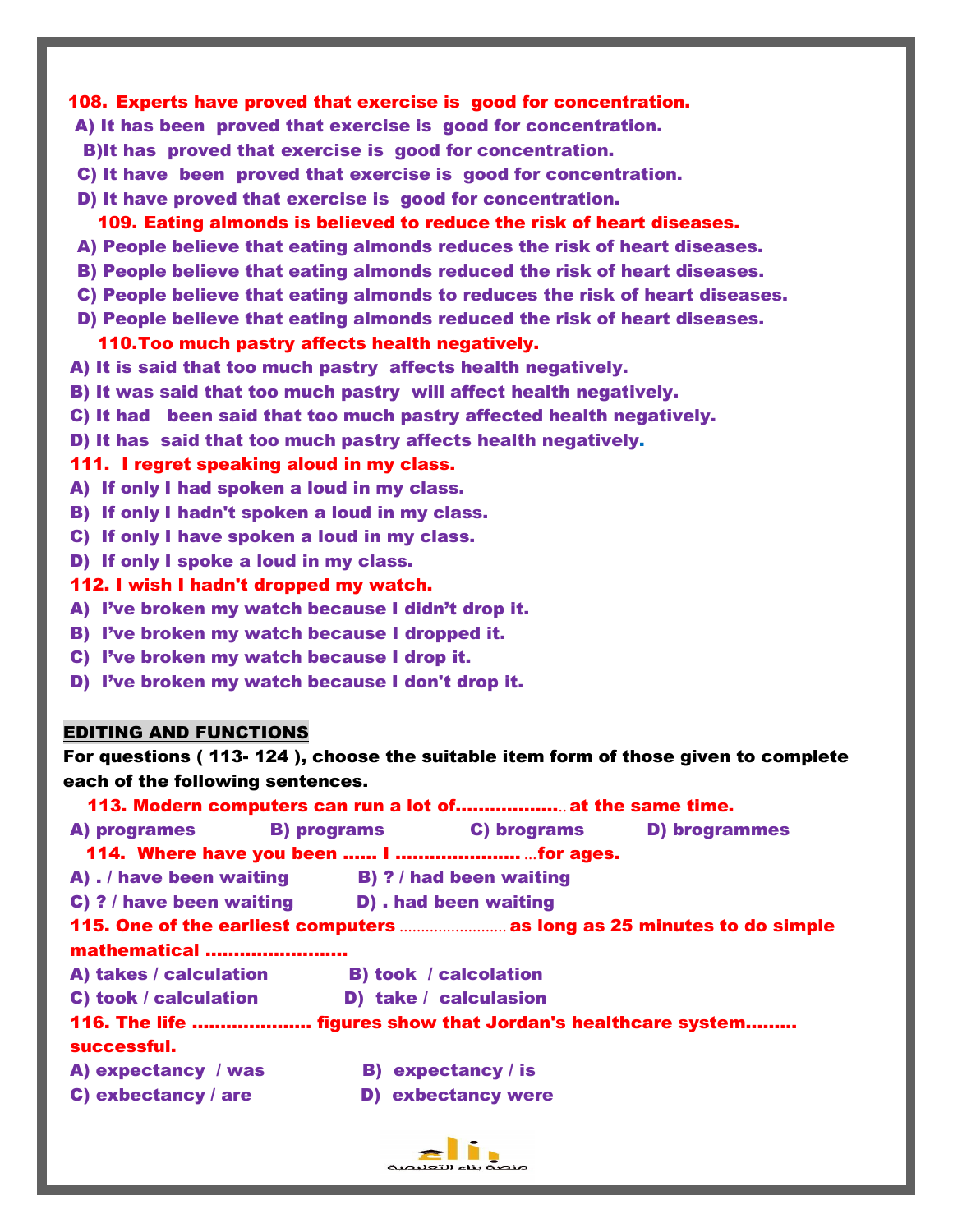| see again.                                                               |                                                                                 |                                                | 117. In the near future, a new ' eye' will help people with failing eye to |  |  |  |  |  |  |  |
|--------------------------------------------------------------------------|---------------------------------------------------------------------------------|------------------------------------------------|----------------------------------------------------------------------------|--|--|--|--|--|--|--|
|                                                                          | A) bionic/ site B) pionic/ sight C) bionic/ sight D) bianic/ side               |                                                |                                                                            |  |  |  |  |  |  |  |
|                                                                          | 118.  is an old fashioned word  means doctor                                    |                                                |                                                                            |  |  |  |  |  |  |  |
|                                                                          | A) Physician / which/ ? B) Physicion / which /.                                 |                                                |                                                                            |  |  |  |  |  |  |  |
|                                                                          | C) Physician / who / . D) Physician / which / .                                 |                                                |                                                                            |  |  |  |  |  |  |  |
|                                                                          |                                                                                 |                                                |                                                                            |  |  |  |  |  |  |  |
|                                                                          | A) contradectory B) cantradictory C) contraductory D) contradictory             |                                                |                                                                            |  |  |  |  |  |  |  |
|                                                                          | 120. It is  that the best way to acquire a language is to yourself in it        |                                                |                                                                            |  |  |  |  |  |  |  |
| A) say / emmirse<br><b>B)</b> says / immerse<br><b>D)</b> said / immirse |                                                                                 |                                                |                                                                            |  |  |  |  |  |  |  |
| C) said / immerse                                                        |                                                                                 |                                                |                                                                            |  |  |  |  |  |  |  |
|                                                                          | 121. Two of Jordan's largest exports  chemicals and                             |                                                |                                                                            |  |  |  |  |  |  |  |
| A) is / fertalisers                                                      | <b>B)</b> are / fertilisers                                                     |                                                |                                                                            |  |  |  |  |  |  |  |
| C) was / furtilisers                                                     |                                                                                 | D) are / furtilisers                           |                                                                            |  |  |  |  |  |  |  |
|                                                                          | 122. Despite the recent advances in technology, it is still unreliable and very |                                                |                                                                            |  |  |  |  |  |  |  |
| inconvenient.                                                            |                                                                                 |                                                |                                                                            |  |  |  |  |  |  |  |
|                                                                          | The function of using the underlined word Despite is :                          |                                                |                                                                            |  |  |  |  |  |  |  |
|                                                                          | A) consequence B) opposition                                                    |                                                | C) conclusion D) recommendation                                            |  |  |  |  |  |  |  |
|                                                                          | 123 .Treatment and medicines will taste as delicious as real food.              |                                                |                                                                            |  |  |  |  |  |  |  |
| The rhetorical device which identifies the above sentence is:            |                                                                                 |                                                |                                                                            |  |  |  |  |  |  |  |
| A) simile                                                                |                                                                                 | B) personification C) metaphor D) onomatopoeia |                                                                            |  |  |  |  |  |  |  |
|                                                                          | 124. Everywhere we go we will hear the constant buzz and hum of technology.     |                                                |                                                                            |  |  |  |  |  |  |  |
| The rhetorical device which identifies the above sentence is :           |                                                                                 |                                                |                                                                            |  |  |  |  |  |  |  |
| A) simile                                                                |                                                                                 |                                                | B) onomatopoeia C) metaphor D) personification                             |  |  |  |  |  |  |  |

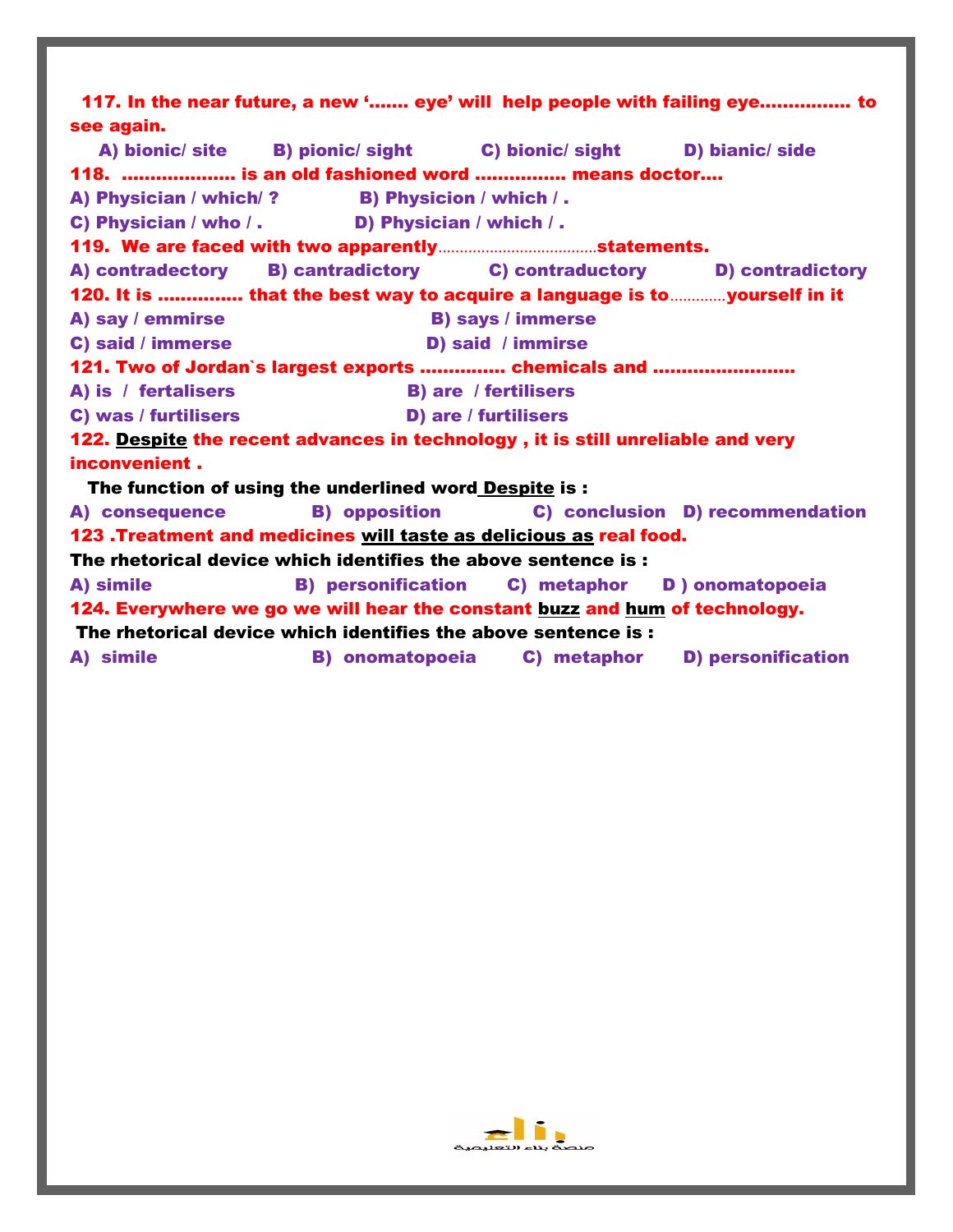| <b>READING:</b>                                        |               |
|--------------------------------------------------------|---------------|
| 1. Complementary Medicine : is it really a solution?   | (SB, page 14) |
| 2. Learning a foreign language                         | (SB, page 52) |
| 3. How to revise for exams                             | (SB, page 50) |
| 4. In the future.                                      | (SB, page 22) |
| 4. After school                                        | (AB, page 33) |
| <b>5. Get moving</b>                                   | (AB, page 13) |
| 6. Accident victim tests first artificial limb.        | (AB, page 17) |
| 7. Young Emirati inventor is going to travel the world | (SB, page 20) |
| <b>8. The Internet of Things</b>                       | (AB, page 8)  |
| 9. How to acquire a language                           | (AB, page 37) |
| 10. Using technology in class                          | (SB, page 8)  |
|                                                        |               |

Read the following texts carefully, and then in your ANSWER BOOKLET,answer all the questions that follow. Your answer should be based on the text.

### TEXT A :

Most doctors used to be sceptical about the validity of homoeopathy, acupuncture and other forms of complementary medicine. If patients wanted to receive this kind of nonconventional treatment, they used to have to consult a private practitioner who was likely not to have a medical degree. However, in recent years, the perception of this type of treatment has changed. These days, many family doctors study complementary medicine alongside conventional treatments, and many complementary medicine consultants also have medical degrees.

Whereas critics used to say that there was no scientific evidence that non-conventional treatments actually worked, now it is more common for medical experts to recognise that conventional medicine may not always be the only way to treat an ailment. At a surgery in London, 70 per cent of patients who were offered the choice between a herbal or a conventional medicine for common complaints such as insomnia, arthritis and migraines chose the herbal remedy. Fifty per cent of patients then said that the treatment helped. One doctor said, "I now consider homoeopathy to be a viable option for many different conditions, including anxiety, depression and certain allergies. It provides another option when conventional medicine does not address the problem adequately."

However, complementary medicine cannot be used for all medical treatments. It can never substitute for immunisations as it will not produce the antibodies needed to protect against childhood diseases. It also cannot be used to protect against malaria. One doctor said, "I will always turn to conventional medical treatment first to ensure that no underlying condition is missed. However, the idea of complementary treatments is no longer an alien concept. In my opinion, it should work alongside modern medicine, and not against it."

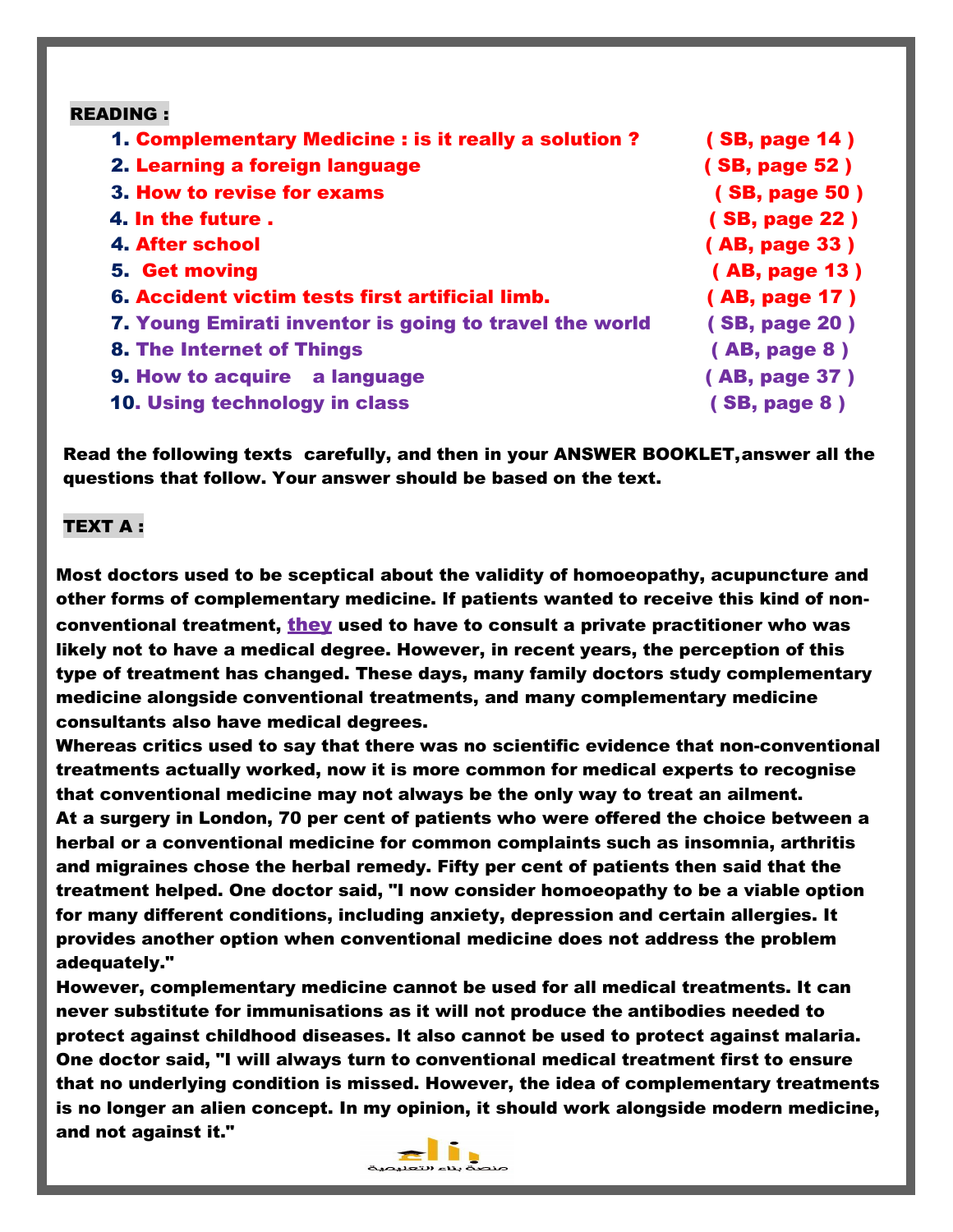1. Write down the sentence which indicates that most doctors didn't use to be convinced that complementary forms of medicine work.

2.In recent years, the perception of complementary medicine has changed. Write down two reasons for that.

3.Many medical conditions may be possible to be treated using complementary medicine. Write down four of them.

4 What does the underlined pronoun " they" refer to?

5. Find a word in the text which has the same meaning of " giving a drug to protect against illnesses"

6. Complementary medicine cannot be used for all medical treatments for two reasons . Write down these two reasons **.**

7. Complementary medicine has gained wide recognition all over the world. Suggest three reasons that make patients choose to turn to complementary medicine.

8. He who has health has hope , and he who has hope has everything . Think of this quotation and , in two sentences , write down your point of view.

#### TEXT B :

Speaking a foreign language, it is claimed, improves the functionality of your brain in several different ways. Learning new vocabulary and grammar rules provides the brain with beneficial 'exercise', which improves memory. As well as exercising the brain, it is thought that learning a new language also presents the brain with unique challenges. These include recognising different language systems and ways to communicate within these systems.

These skills improve your chances of success in other problem-solving tasks as well. It is said that students who study foreign languages do better, on the whole, in general tests in maths, reading and vocabulary than students who have only mastered their mother tongue.

According to a study carried out by Pennsylvania State University, USA, multilingual people are able to switch between two systems of speech, writing, and structure quite easily. It has been proved that they are also able to switch easily between completely different tasks.

One experiment required participants to operate a driving simulator while carrying out separate tasks at the same time. The experiment showed that multilingual participants were less distracted by the other tasks and therefore made fewer driving errors.

It is believed that language learning can also improve your decision-making skills. When you speak a foreign language, you are constantly weighing up subtle differences in meaning of a word or the way that an utterance is made. This process is then transferred subconsciously to other situations in which judgement is called for, and decisions have to be made.

Finally, learning a foreign language can also improve your ability to use your mother tongue more effectively. As you become more aware of the way that a language works, you begin to apply it to the language that you use every day. The skills you obtain from learning a foreign language, therefore, can make you a better speaker and writer in your own language.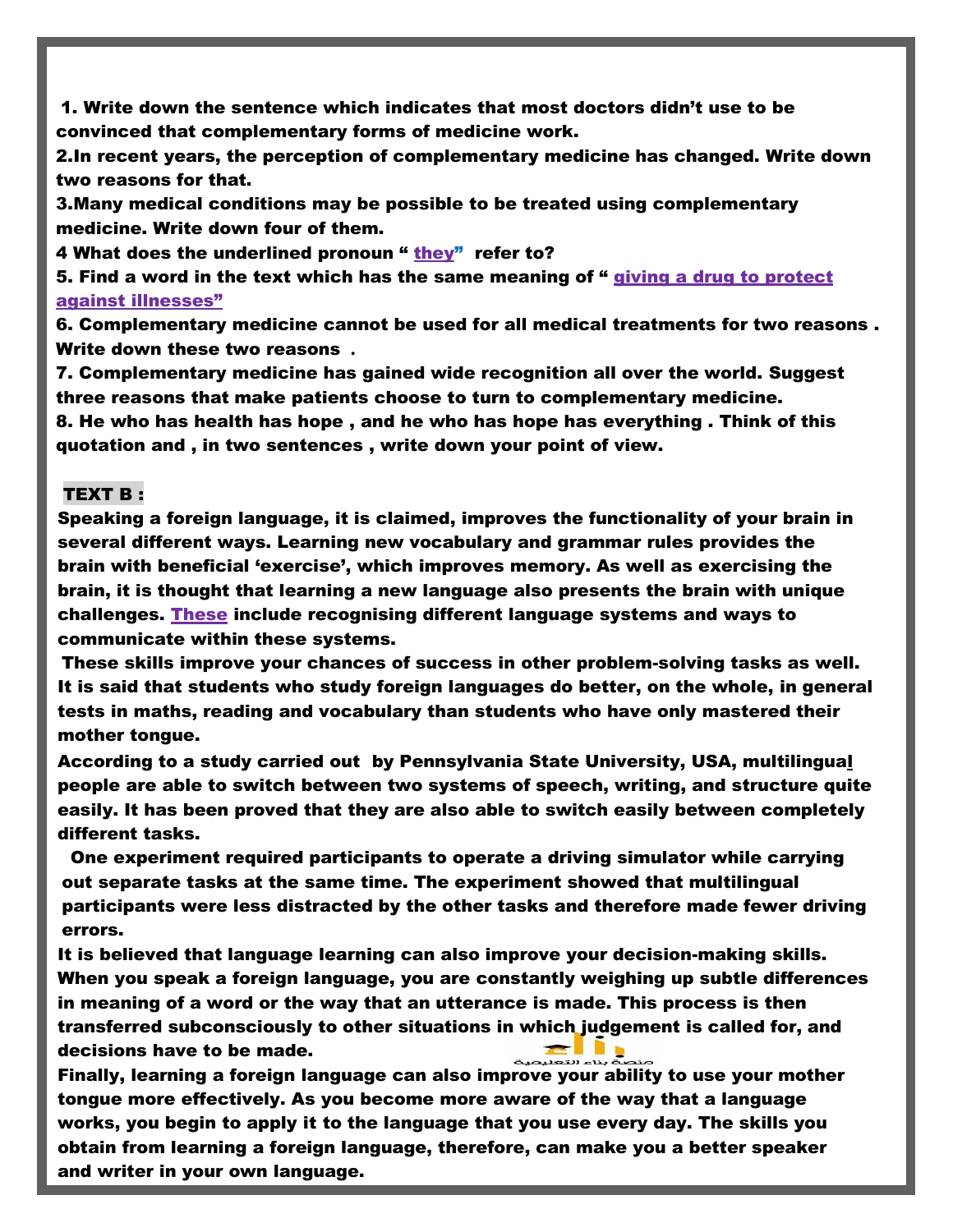**1**. Learning a new language presents the brain with two unique challenges. Write them down.

2.There are some qualities of multilingual people . Write down two of these qualities.

3.Quote the sentence which indicates that learning a foreign language affects positively on the students' performance in general tests .

4. Find a word in the text which means " speaking, reading or writing in more than two languages"

5. What does the underlined word " These" refer to ?

6. The writer states that learning new vocabulary and grammar rules provides the brain with beneficial 'exercise'. Suggest three other activities to help exercising the brain. 7. ''Live as if you were to die tomorrow. Learn as if you were to live forever. Think of this quotation and in, two sentences, write down your point of view.

TEXT C :

#### A. Do you know if it`s too late to start revising now?

No, it's never too late to start revising! The first thing I would do is to draw up a revision timetable.

B. Do you mind telling me how I should draw up a timetable?

Look at all the subjects you have to do, and work out when you are going to work on each one.

It's a good idea to change the order of the subjects in your timetable for each day. Try doing a little English, followed by some Maths, then Biology, and so on. This way, by changing the focus of your revision, you keep your mind fresh

#### C. Do you know whether it`s best to get up early, or to revise late at night?

The earlier you start in the morning, the more beneficial your revision will be, because that's when you feel most awake and your memory is at its best. I'd also recommend studying for 30-minute periods, and then taking a break. It's been proved that concentration starts to decrease after half an hour, so frequent breaks will help the brain to recover and concentration to return

D. Could you explain what you mean by frequent breaks?

By a break, I mean any change of activity from studying. It could be something as simple as just getting up from your desk and listening to some music, or walking around for ten minutes.

#### E. Could you tell me how much exercise I need?

Physical activity is very important, of course, especially when you are studying. Exercise will make a huge difference to the way you feel. The physical activity will increase your heart rate and, in turn, that will increase your blood circulation. It also sends more oxygen to the brain, which makes you revise more efficiently!

#### F. Do you mind giving me some advice about diet?

Nutrition is very important. You should try to eat as much fresh fruit and vegetables as you can. It's essential not to become dehydrated, so drink lots of water.

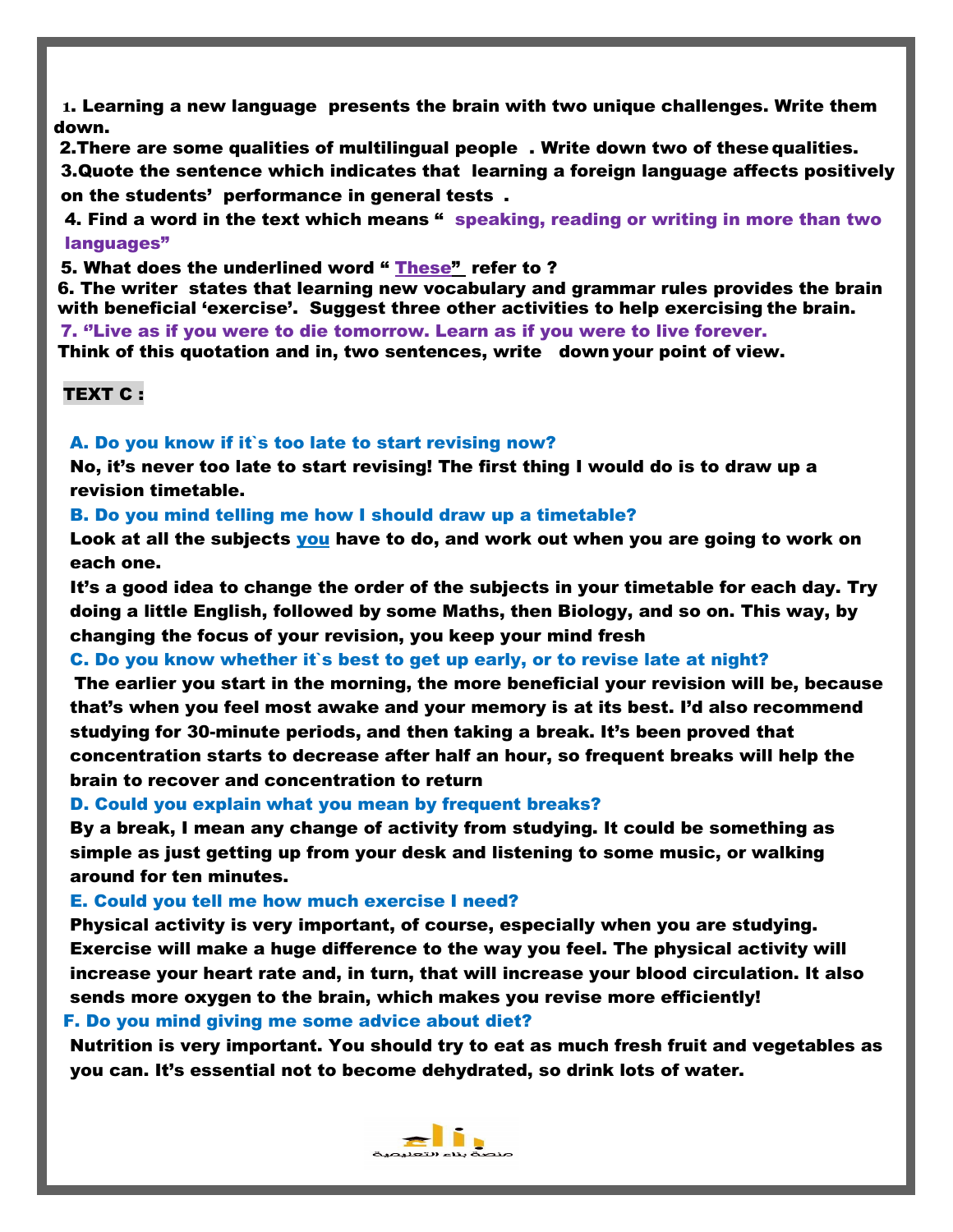1. Frequent breaks during the study help the brain in two ways . Write down these two ways.

2. Revision will be beneficial when done early in the morning for two reasons . Write down these two reasons .

3.Quote the sentence which shows the first step you must take to start revising.

4. Find a word in the text which means " attention span "

5. What does the underlined word "vou" refer to ?

6. There are two main benefits of increasing your heart rate by physical activity . Write down these two benefits.

7. Most students find it difficult to fall a sleep the day before the exam . Suggest three possible pieces of advice to help students sleep well the night before the exam. 8. The quality of food that students have daily affect their level of achievements. Think of this statement , and in two sentences , write down your point of view.

#### TEXT D :

Scientists have already developed brain implants that improve vision or allow disabled people to use their thoughts in order to control prosthetic limbs like arms, legs or hands, or operate a wheelchair. In 2012 CE, research on monkeys showed that a brain implant improved their decision-making abilities. How will humans benefit from this research? Scientists hope to develop a similar device to help people who have been affected by brain damage, which could be caused by dementia, a stroke or other brain injuries. In 2010 CE, neuroscientists confirmed that it was possible to communicate with some patients in a coma, by using a special brain scanner called an MRI. They suggested that, in the future, more meaningful dialogue with patients in a coma would be possible. Two years later, it has finally happened. The scanner, used on a man who has been in a coma for more than twelve years, proves that he has a conscious, thinking mind – a fact that had previously been disputed by many. Doctors plan to use similar brain-scanning techniques in the future to find out whether patients are in pain, or what they would like to be done in order to improve their quality of life.

A new cancer drug is being trialed in Plymouth, UK, which doctors hope will extend the lives of cancer patients and reduce their symptoms overnight. It is taken as a single pill every morning, and so far patients have shown none of the usual side effects such as the sickness and hair loss that are experienced when undergoing other forms of cancer treatment. The new treatment works by blocking a protein which causes cancerous cells to grow. It will improve patients' life expectancy and quality of life much more quickly than any other treatment.

1. Brain damage could be caused by several factors . Write down two of these factors .

2. Write down the sentence which shows the way how the new treatment works .

3. Find a word in the text which means " a small round piece of medicine to be swallowed whole "

4.Doctors plan to use brain scanning in the future to reveal two main aspects . Write down these two aspects .

5. Other forms of cancer treatment may cause two usual side effects. Write them down.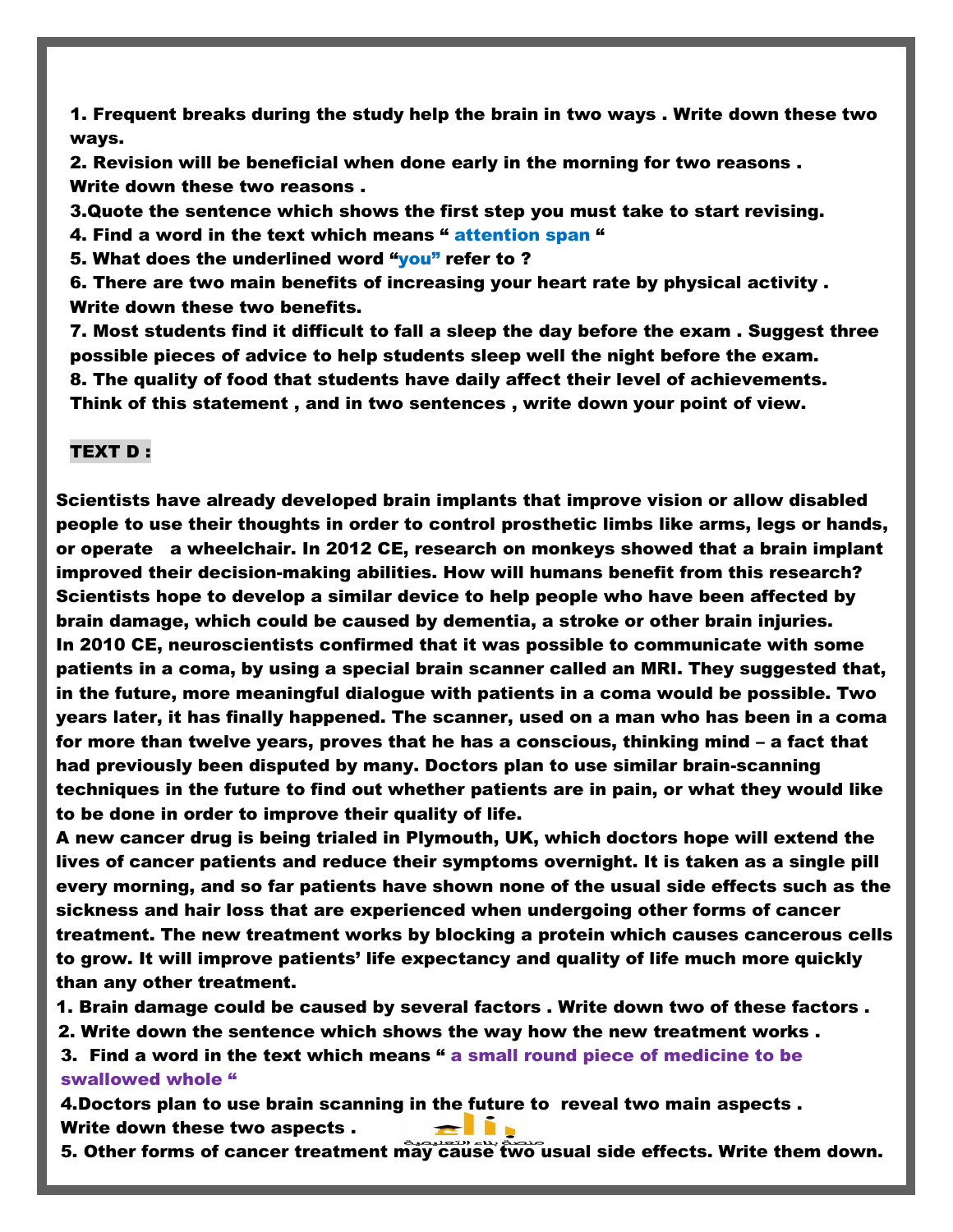## FREE WRITING :

In your ANSWER BOOKLET, write a composition of about120 words on ONE of the following:

1. We rely more and more on computer technology as a result of the great changes in the world . Write an essay discussing the positive and negative aspects of depending on technology .

2. Health conditions in Jordan are among the best in the Middle East. Write a report about health facilities in your area. Remember to include a title, and supply factual information.

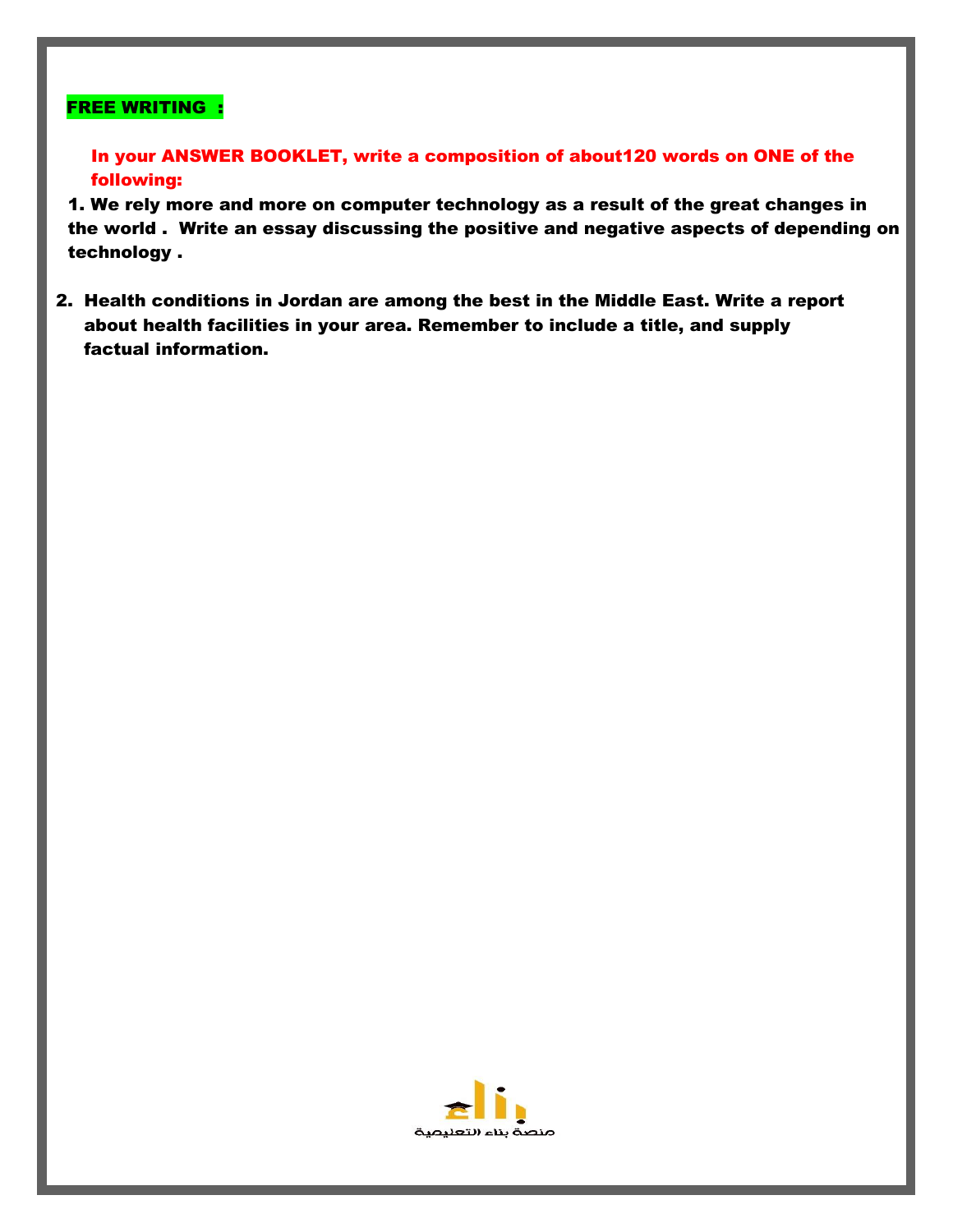| <b>MODEL ANSWERS</b> |   |     |   |     |   |     |   |     |   |      |   |      |   |
|----------------------|---|-----|---|-----|---|-----|---|-----|---|------|---|------|---|
| 1.                   | В | 21. | A | 41. | D | 61. | A | 81. | A | 101. | D | 121. | В |
| 2.                   | C | 22. | В | 42. | A | 62. | В | 82. | D | 102. | В | 122. | В |
| 3.                   | В | 23. | В | 43. | A | 63. | В | 83. | C | 103. | В | 123. | A |
| 4.                   | A | 24. | В | 44. | A | 64. | В | 84. | A | 104. | В | 124. | В |
| 5.                   | C | 25. | В | 45. | В | 65. | C | 85. | В | 105. | В |      |   |
| 6.                   | D | 26. | C | 46. | B | 66. | C | 86. | B | 106. | В |      |   |
| 7.                   | A | 27. | A | 47. | D | 67. | A | 87. | В | 107. | A |      |   |
| 8.                   | A | 28. | D | 48. | C | 68. | C | 88. | D | 108. | A |      |   |
| 9.                   | A | 29. | A | 49. | A | 69. | C | 89. | B | 109. | A |      |   |
| 10                   | A | 30. | C | 50. | D | 70. | D | 90. | C | 110. | A |      |   |
| 11.                  | A | 31. | A | 51. | A | 71. | В | 91. | B | 111. | В |      |   |
| 12.                  | D | 32. | В | 52. | В | 72. | C | 92. | A | 112. | В |      |   |
| 13.                  | A | 33. | A | 53. | В | 73. | C | 93. | B | 113. | В |      |   |
| 14.                  | A | 34. | A | 54. | C | 74. | C | 94. | C | 114. | C |      |   |
| 15.                  | A | 35. | D | 55. | A | 75. | A | 95. | C | 115. | C |      |   |
| 16.                  | A | 36. | В | 56. | В | 76. | C | 96. | D | 116. | B |      |   |
| 17.                  | B | 37. | D | 57. | A | 77. | A | 97. | A | 117. | C |      |   |
| 18.                  | A | 38. | C | 58. | C | 78. | A | 98. | A | 118. | D |      |   |
| 19.                  | В | 39. | В | 59. | В | 79. | В | 99. | A | 119. | D |      |   |
| 20                   | В | 40. | A | 60. | D | 80. | C | 100 | C | 120. | C |      |   |

## TE XT A:

1. Most doctors used to be sceptical about the validity of homoeopathy, acupuncture and other forms of complementary medicine.

2. These days, many family doctors study complementary medicine alongside conventional treatments, and many complementary medicine consultants also have medical degrees.

3. Any four of the following : ( insomnia, arthritis , migraines , anxiety, depression and certain allergies )

4. patients

5. immunisations

6. It can never substitute for immunisations as it will not produce the antibodies needed to protect against childhood diseases. It also cannot be used to protect against malaria.

7. 1. Complementary medicine has been proven to treat some ailments

- 2. It is cheaper than some kinds of modern medicine.
- 3. It has less side efficts.

8. I agree with this quotation because it is possible to feel optimistic about the future when one is healthy. Hope for the future and a positive attitude are seen as, overall, the most important things in life.

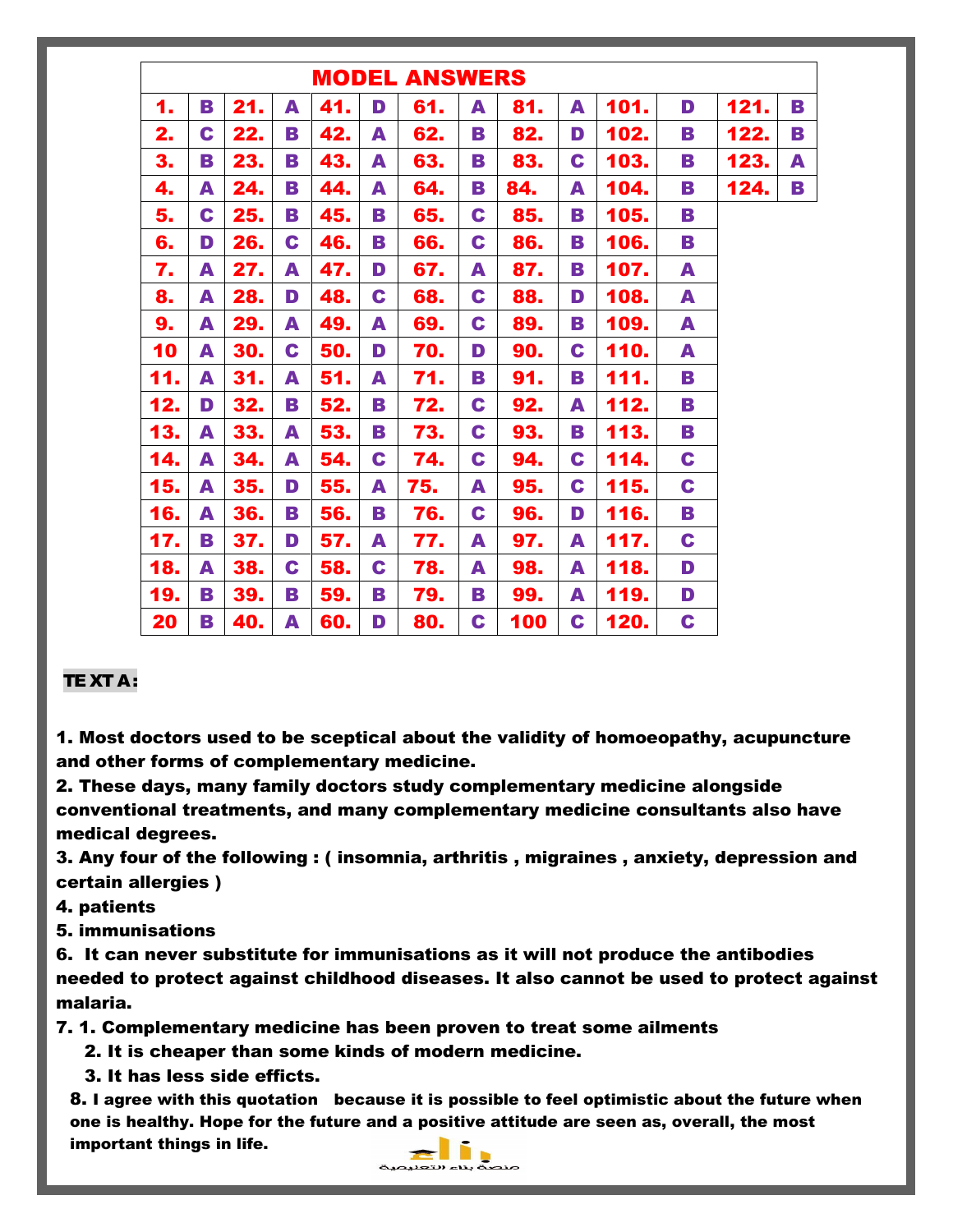#### TEXT B:

1. These include recognising different language systems and ways to communicate within these systems

2. multilingual people are able to switch between two systems of speech, writing, and structure quite easily. It has been proved that they are also able to switch easily between completely different tasks.

3. It is said that students who study foreign languages do better, on the whole, in general tests in maths, reading and vocabulary than students who have only mastered their mother tongue.

4. multilingual

5..unoque challenges.

6. Solving puzzles and listening to music . Also, playing games like chess.

7. I agree with this quotation because you need to keep learning in order to keep up with what is happening in the world. It's not only school subjects that Gandhi is talking about. He is thinking about the changing world and how we need to keep up with it. So he is advising us to take advantage of everything there is and embrace learning in order to have a better life.

#### TEXT C:

- 1.frequent breaks will help the brain to recover and concentration to return
- 2. that's when you feel most awake and your memory is at its best.
- 3.The first thing I would do is to draw up a revision timetable.
- 4.concentration
- 5. the reader / the student
- 6. that will increase your blood circulation. It also sends more oxygen to the brain.
- 7.1. Having a warm shower 2. Drinking some milk 3. Reading a short story or listening to music .

8.I agree with this statement because , nutrition is very important for everyone. If students have healthy food and avoid fast food, they will improve their minds and build muscles properly .

#### TEXT D:

1. Any two of the following ( dementia, a stroke or other brain injuries. )

2. The new treatment works by blocking a protein which causes cancerous cells to grow. 3. pill

 4. to find out whether patients are in pain, or what they would like to be done in order to improve their quality of life.

5. Sickness and hair loss